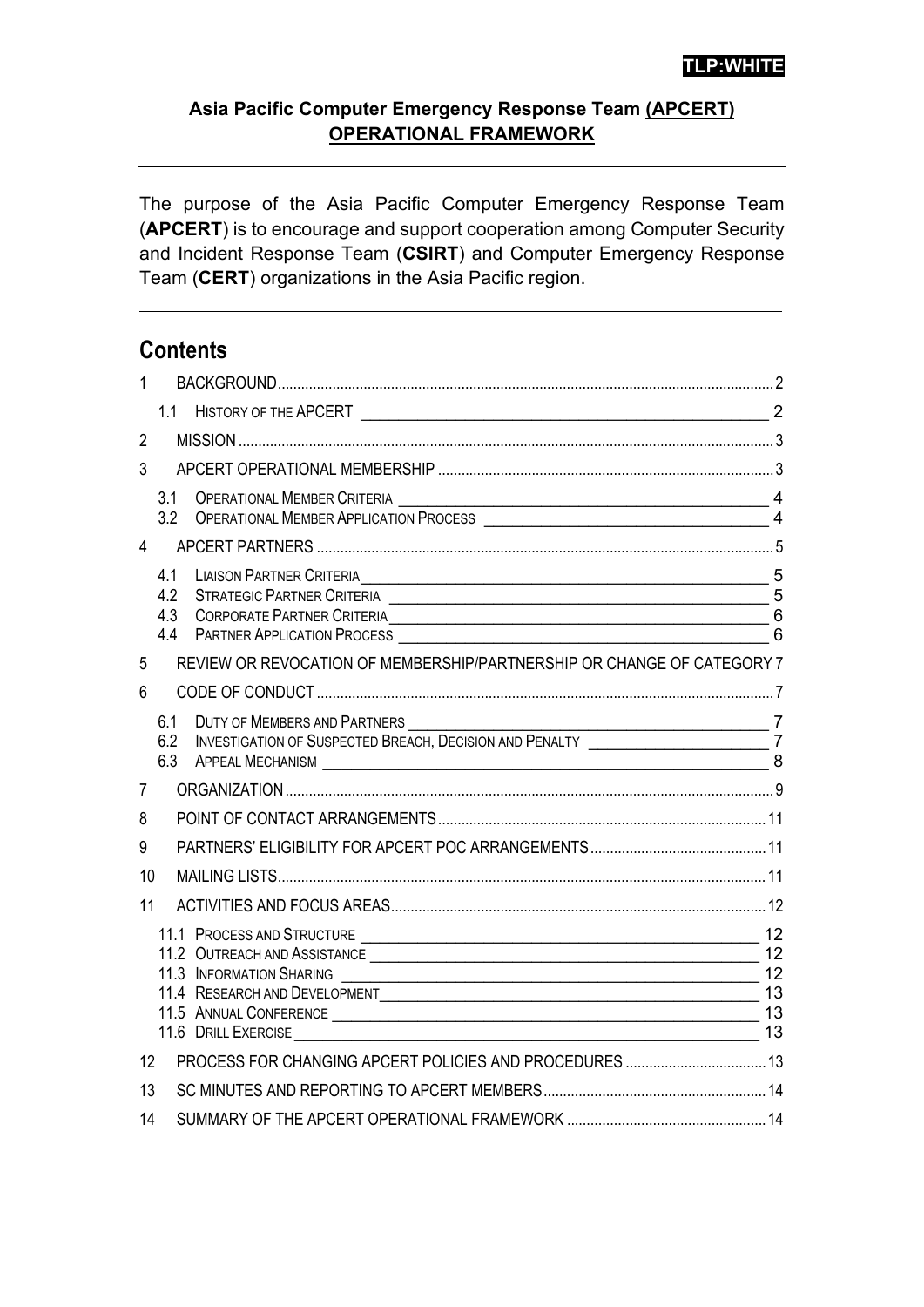## <span id="page-1-0"></span>**1 Background**

With the rapid development of the Internet, many Asia Pacific economies are increasingly dependent on public network applications such as online services, including banking and finance, business and government. The protection of Critical Information Infrastructure (**CII**) in the region is central to political stability, economic prosperity and regional security in the Asia Pacific.

Malicious cyber activity against CII is increasing in frequency, sophistication and scale. This growing threat in the Asia Pacific region requires a collaborative approach, with the various CSIRT and CERT organizations taking the lead role with the full support from their respective governments.

To address this need, the APCERT was established with a focus on operational capability and readiness to prevent and mitigate malicious cyber activities.

### <span id="page-1-1"></span>**1.1 History of APCERT**

In March 2002, the Japan Computer Emergency Response Team Coordination Center (**JPCERT/CC**) invited the leading CSIRTs and CERTs from Asia Pacific economies to attend the Asia Pacific Security Incident Response Coordination Conference (**APSIRC**). The aim of APSIRC was to improve working relationships among CSIRTs and CERTs in the region.

The key outcome of the APSIRC meeting was the decision to form the APCERT, consisting of 15 CSIRTs and CERTs from 12 Asia Pacific economies, as the vehicle for regional cross border cooperation and information sharing in mitigating cyber threats.

In February 2003, the members of the APSIRC meeting accepted the APCERT agreement and elections were held for the positions of Chair and Secretariat, and the membership of the Steering Committee (**SC**). In February 2005, during the APCERT Annual General Meeting (**AGM**) in Kyoto, Japan, the position of Deputy Chair was created and elected.

The APSIRC set out the initial goals and objectives upon which the APCERT was established. The APCERT vision was revised in 2011 to reflect the broadened perspective of the group and its members.

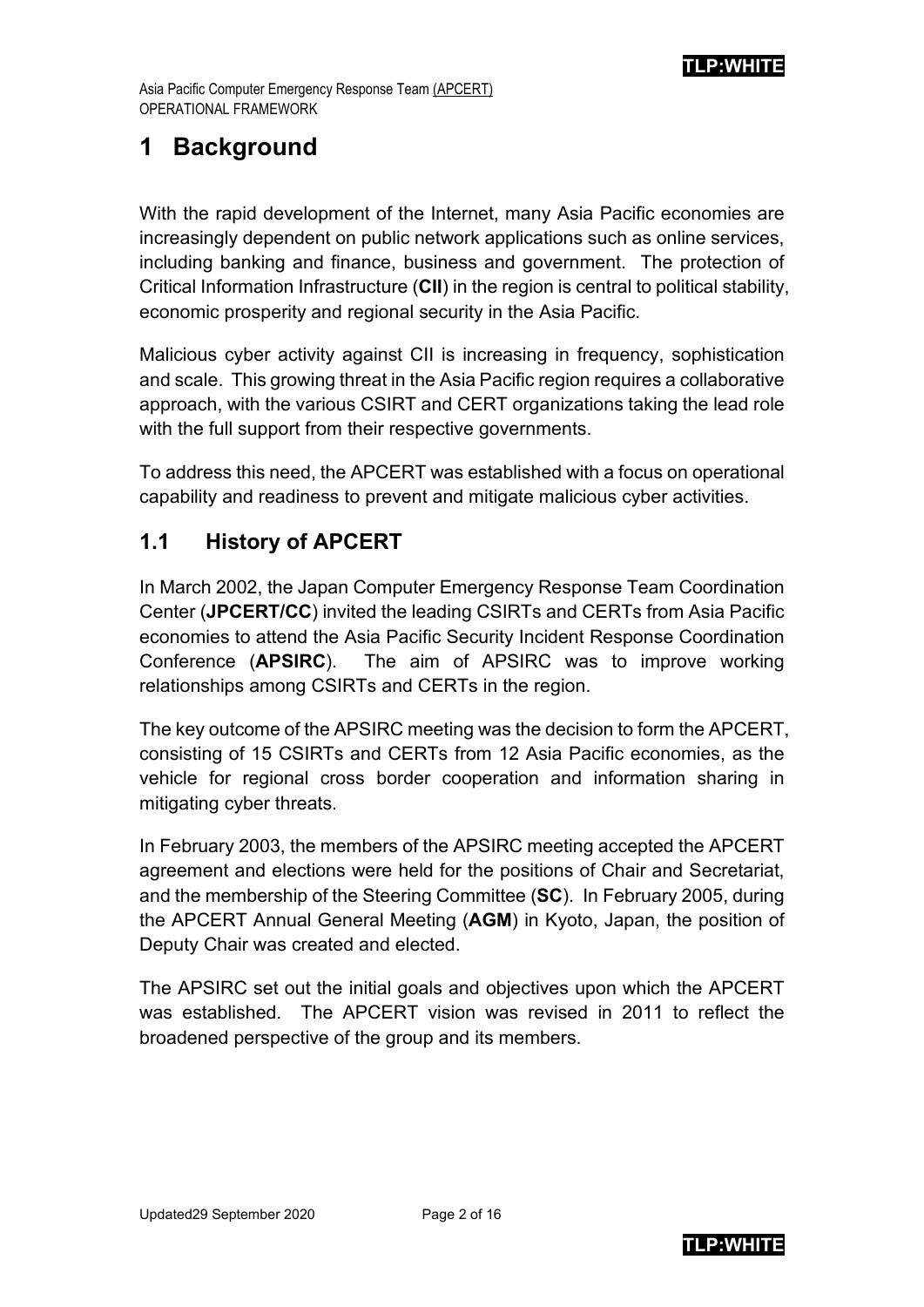### <span id="page-2-0"></span>**2 Mission**

The APCERT will maintain a trusted contact network of cyber security experts in the Asia Pacific region to improve the region's awareness and competency in relation to cyber security incidents through:

- i. enhancing Asia Pacific regional and international cooperation on cyber security;
- ii. jointly developing measures to mitigate large-scale or regional network security incidents;
- iii. facilitating information sharing and technology exchange on cyber security and threats among its members;
- iv. promoting collaborative research and development on subjects of interest to its members; and
- v. assisting other CSIRTs and CERTs in the region to conduct efficient and effective computer emergency response.

# <span id="page-2-1"></span>**3 APCERT Operational Membership**

APCERT Operational Membership is open to all suitably qualified CSIRTs and CERTs in the Asia Pacific region. The Asia Pacific region refers to the Asia Pacific Network Information Centre's (**APNIC**) geographic boundaries of 60<sup>th</sup> degree parallel (longitude).[1](#page-2-2)

APCERT Operational Members, in seeking and accepting APCERT Operational membership, must agree to support the objectives of the APCERT, respect the information handling caveats for information received from APCERT Operational Members and, where possible, provide assistance to APCERT Operational Members.

Operational Members are eligible to vote on APCERT operational matters only after being a member for at least one (1) year. Each Operational Member has one (1) vote. Operational Members have the right to stand for SC and other elected positions after holding membership for one (1) year.

There is an expectation that Operational Members will be active participants in APCERT to the extent possible, namely with contributions to the APCERT Annual Report and participation in the AGM and APCERT Drill which are the



<span id="page-2-2"></span><sup>1</sup> A list of the economies within the Asia Pacific region is listed on the APNIC web site. See: [http://www.apnic.net/about-APNIC/organization/apnics-region.](http://www.apnic.net/about-APNIC/organization/apnics-region)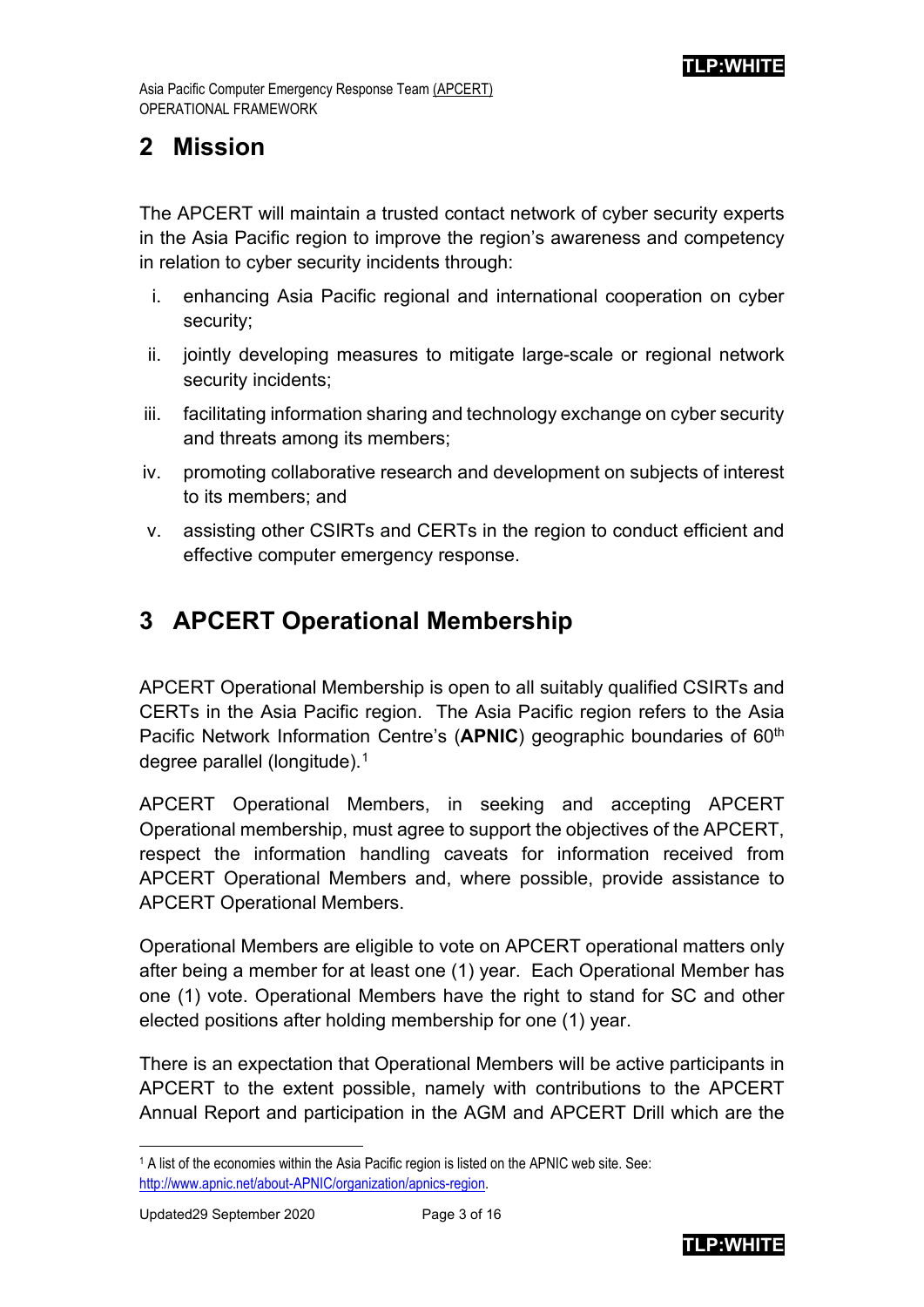**TLP:WHITE**

key elements of APCERT activities. As such, Operational Members are required to contribute to the APCERT Annual Report and should also participate in the AGM and/or APCERT Drill. Further information on Operational Member benefits and expectations can be found in APCERT's *Member and Partner Categories Policy*.

### <span id="page-3-0"></span>**3.1 Operational Member Criteria**

An APCERT Operational Member must:

- i. be a CSIRT or CERT from an Asia Pacific economy, which performs the function of a CSIRT or CERT on a full time basis;
- ii. be a leading or national CSIRT or CERT within its own economy;
- iii. be not-for-profit and/or wholly or partly government funded;
- iv. have established policies, practices and procedures for operating a CSIRT or CERT within its economy and have experience in CSIRT operations including incident handling and cyber threat and vulnerability monitoring and advice;
- v. have a broad responsibility and capability for disseminating information and coordinating incident response across and/or among sectors within its economy;
- vi. make contributions to the Asia Pacific CSIRT/CERT community; and
- vii. advise the APCERT SC, within a reasonable time period, if at anytime it cannot meet the above criteria.

### <span id="page-3-1"></span>**3.2 Operational Member Application Process**

To apply for operational membership, a potential member must:

- i. obtain one (1) APCERT Operational Member sponsor, who will be required to submit a Sponsor Report;
- ii. complete an Operational Membership Application Form and submit it to the APCERT Secretariat;
- iii. agree to a site visit by an Operational Member; and
- iv. be approved by unanimous APCERT SC decision.

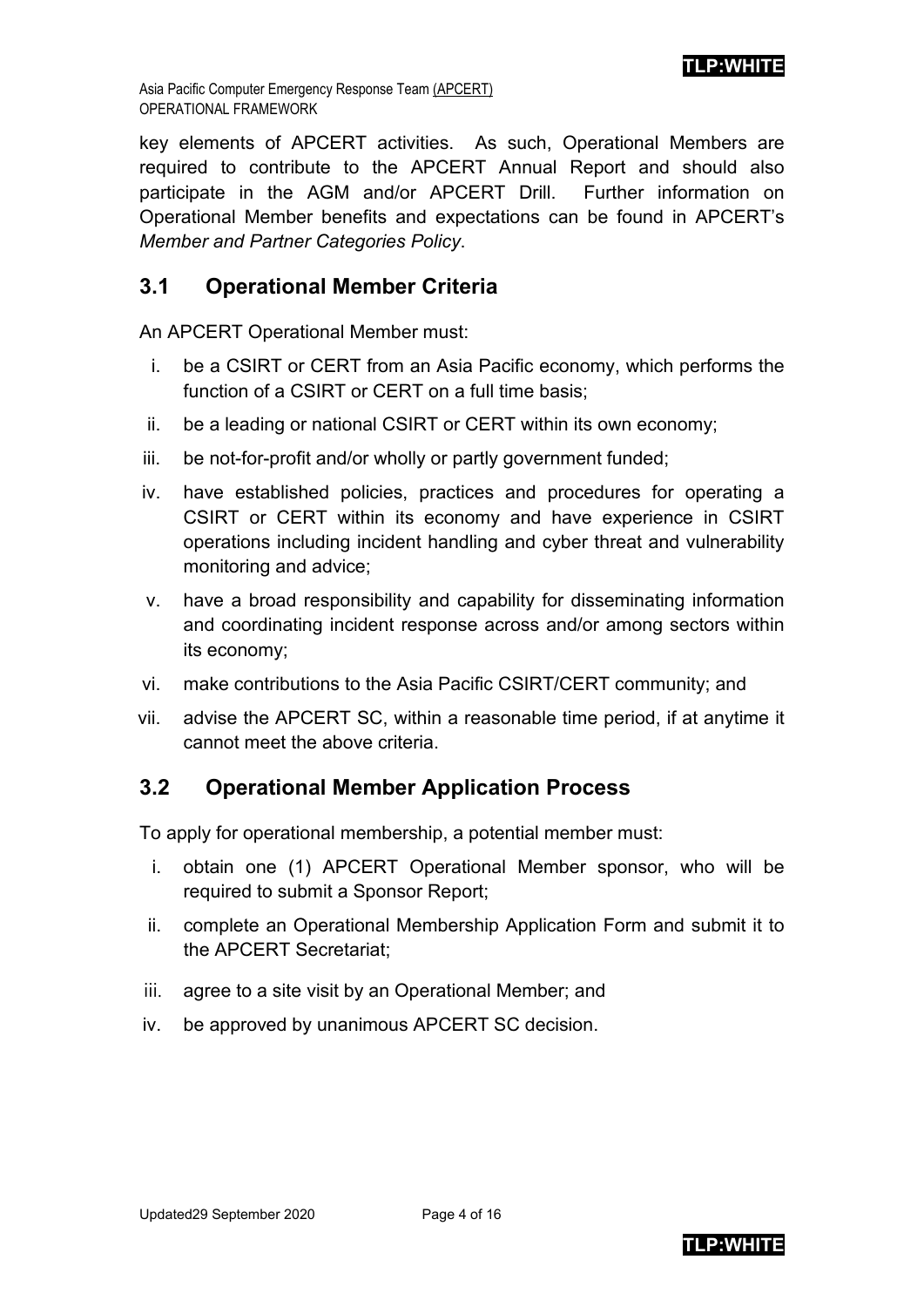## <span id="page-4-0"></span>**4 APCERT Partners**

Separate to APCERT Operational Membership, APCERT also has three partnership categories – *"Liaison Partner", "Strategic Partner"* and *"Corporate Partner"*.

APCERT Partners do not have any voting rights but may observe and provide feedback on APCERT operational matters. Partners receive a standing invitation to the APCERT Annual Conference. Further information can be found in the *APCERT Member and Partner Categories Policy*.

### <span id="page-4-1"></span>**4.1 Liaison Partner Criteria**

An APCERT Liaison Partner must:

- i. be a full-time national CSIRT or CERT which is either
	- a. ineligible for operational membership because it is located outside the APCERT region, or
	- b. is potentially capable of becoming an Operational Member but does not yet meet Operational Member requirements;
- ii. be not-for-profit and/or wholly or partly government funded;
- iii. share APCERT's vision to help create a safe, clean and reliable cyber space through global collaboration and be willing to partner with APCERT to achieve this vision;
- iv. agree and be able to protect information provided by APCERT and its members appropriately in line with the *APCERT Information Sharing and Handling Policy*; and
- v. advise the SC, within a reasonable time period, if at any time the partner can no longer meet the above criteria.

### <span id="page-4-2"></span>**4.2 Strategic Partner Criteria**

An APCERT Strategic Partner must:

i. be a government or not-for-profit organization that provides internetrelated services (e.g. domain registry or internet address allocation) or carries out particular cyber security functions (e.g. multilateral national and leading CERT groupings, law enforcement or other cyber security functions);

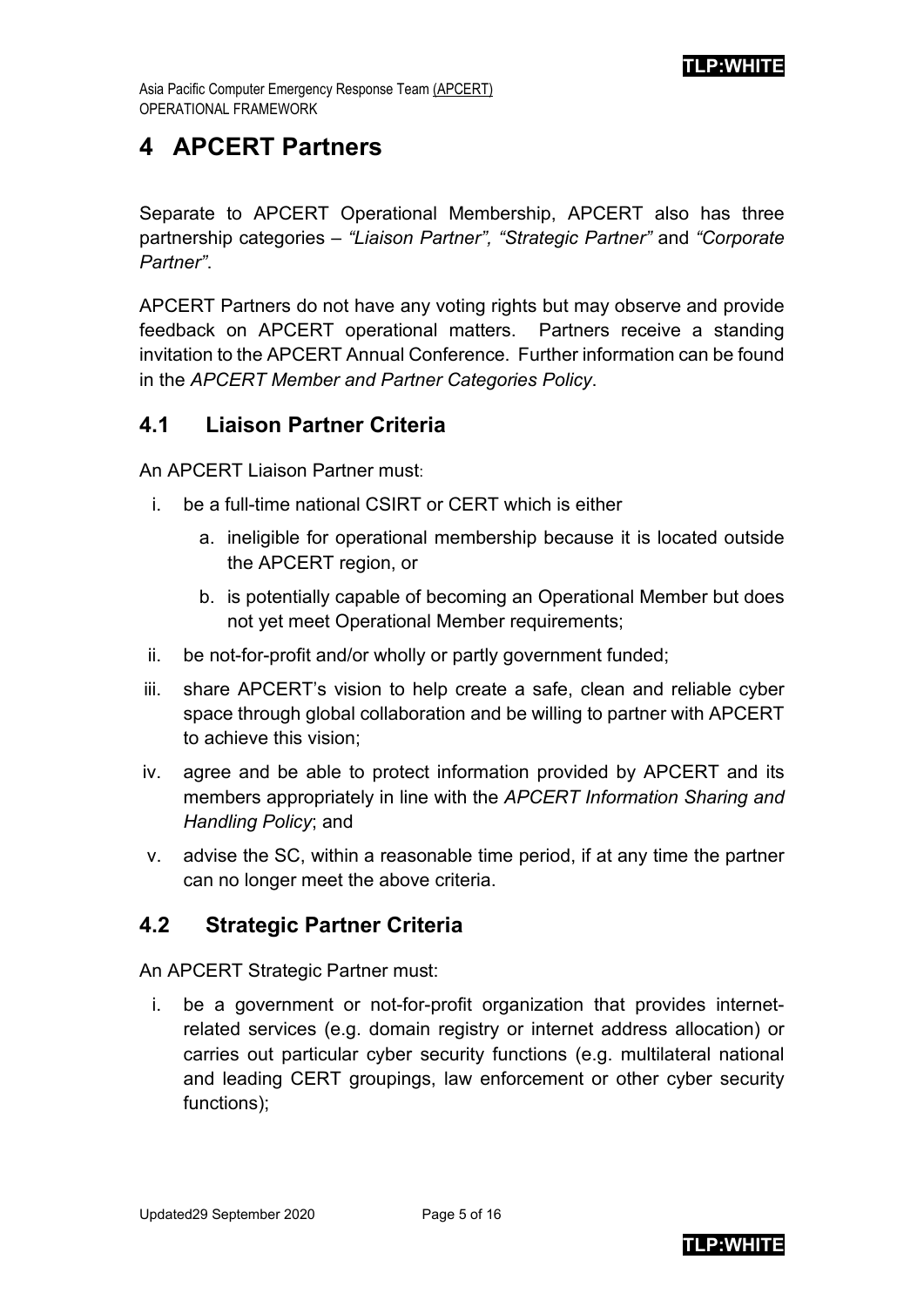- ii. share APCERT's vision to help create a safe, clean and reliable cyber space through global collaboration and be willing to partner with APCERT to achieve this vision;
- iii. agree and be able to protect information provided by APCERT and its members appropriately in line with the *APCERT Information Sharing and Handling Policy*; and
- iv. advise the APCERT SC, within a reasonable time period, if at anytime the partner can no longer meet the above criteria.

### <span id="page-5-0"></span>**4.3 Corporate Partner Criteria**

An APCERT Corporate Partner must:

- i. be a cyber security related commercial entity that, regardless of its regional base and organizational structure, is willing to support and contribute to the APCERT operation;
- ii. be able to support CSIRT/CERT functions;
- iii. share APCERT's vision to help create a safe, clean and reliable cyber space through global collaboration and be a willing to partner with APCERT to achieve this vision;
- iv. agree and be able to protect information provided by APCERT and its members appropriately in line with the *APCERT Information Sharing and Handling Policy*;
- v. comply with the APCERT *Engagement with Service Providers and Corporate Entities Policy*; and
- vi. advise the APCERT SC, within a reasonable time period, if at anytime the partner can no longer meet the above criteria.

### <span id="page-5-1"></span>**4.4 Partner Application Process**

To apply for any partner category, a potential partner must:

- i. be sponsored by three (3) existing APCERT Operational Members;
- ii. complete a Partner Application Form and submit it to the APCERT Secretariat;
- iii. be approved by unanimous APCERT SC decision; and
- iv. sign a Memorandum of Understanding (MoU) with APCERT.

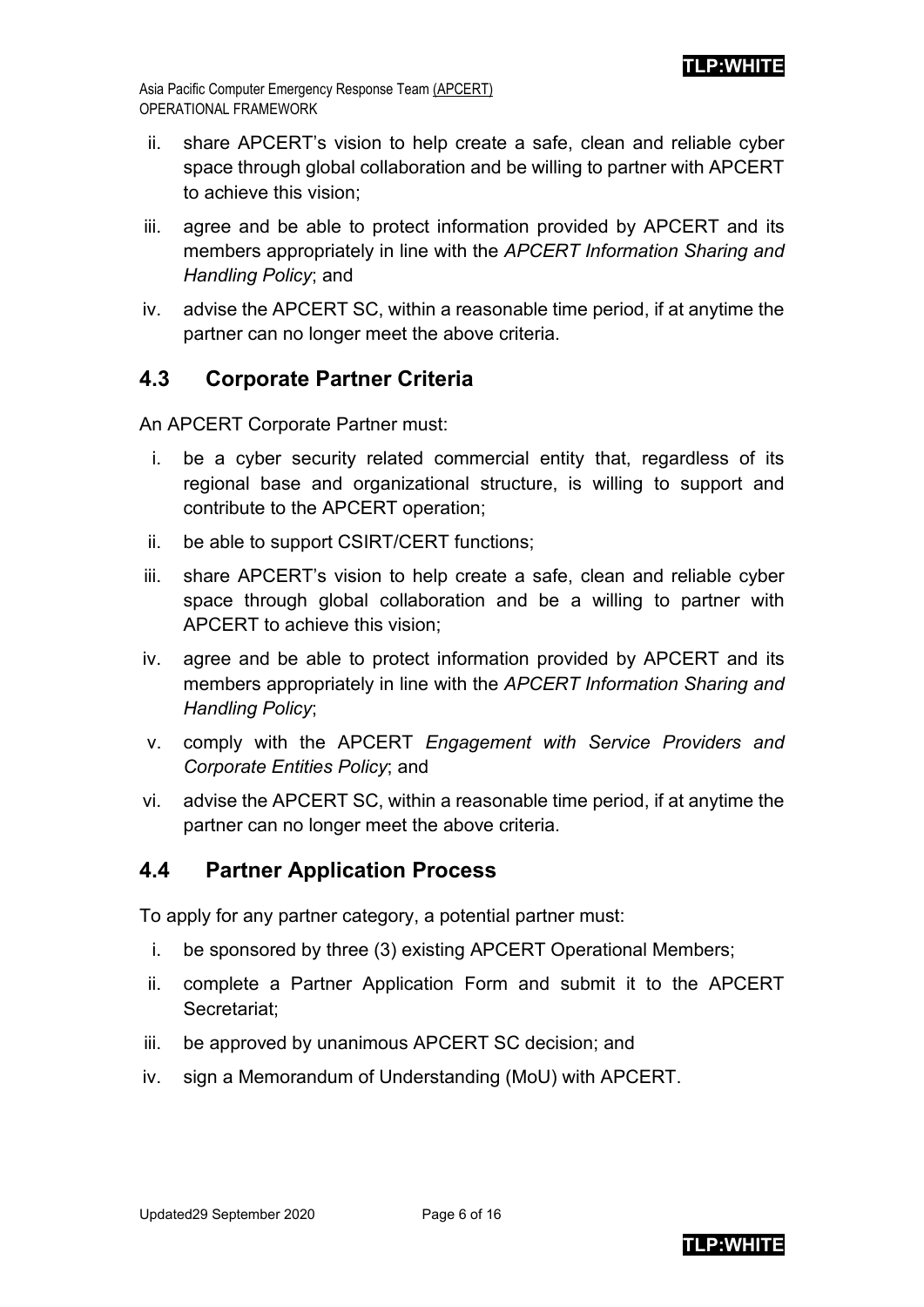# <span id="page-6-0"></span>**5 Review or Revocation of Membership/Partnership or Change of Category**

The APCERT SC may review the continued eligibility and suitability of Operational Members or Partners at any time. If the APCERT SC is of the opinion that a member / partner no longer meets membership eligibility requirements, or is otherwise unsuitable for APCERT membership, the SC may recommend that APCERT revoke or change the status of that membership / partnership.

The decision to change or revoke operational membership is subject to approval at a General Meeting (**GM**), in line with quorum requirements and voting procedures as detailed in Section 7.

The decision to change or revoke a partnership under an MoU is taken by the SC in accordance with the provisions of the MoU.

## <span id="page-6-1"></span>**6 Code of Conduct**

### <span id="page-6-2"></span>**6.1 Duty of Members and Partners**

All APCERT Operational Members and Partners have a duty to abide to the Code of Conduct. Breach of Code of Conduct may result in sanctions.

### <span id="page-6-3"></span>**6.2 Investigation of Suspected Breach, Decision and Penalty**

The SC may investigate a suspected breach of the Code of Conduct by any Operational Member or Partner at any time. If the SC is of the opinion that a material breach has occurred, a compliance notice may be served to the member / partner.

The compliance notice must:

- i. State the channels of communication the notice was served by;
- ii. State the occurrence of the breach and possible adverse effects;
- iii. State the opinion and rationale of the SC in issuing the compliance notice;
- iv. State the actions and timeline the member / partner may pursue to remediate the breach;
- v. State the actions and timeline the SC may pursue if the member / partner does not comply or respond to the notice;

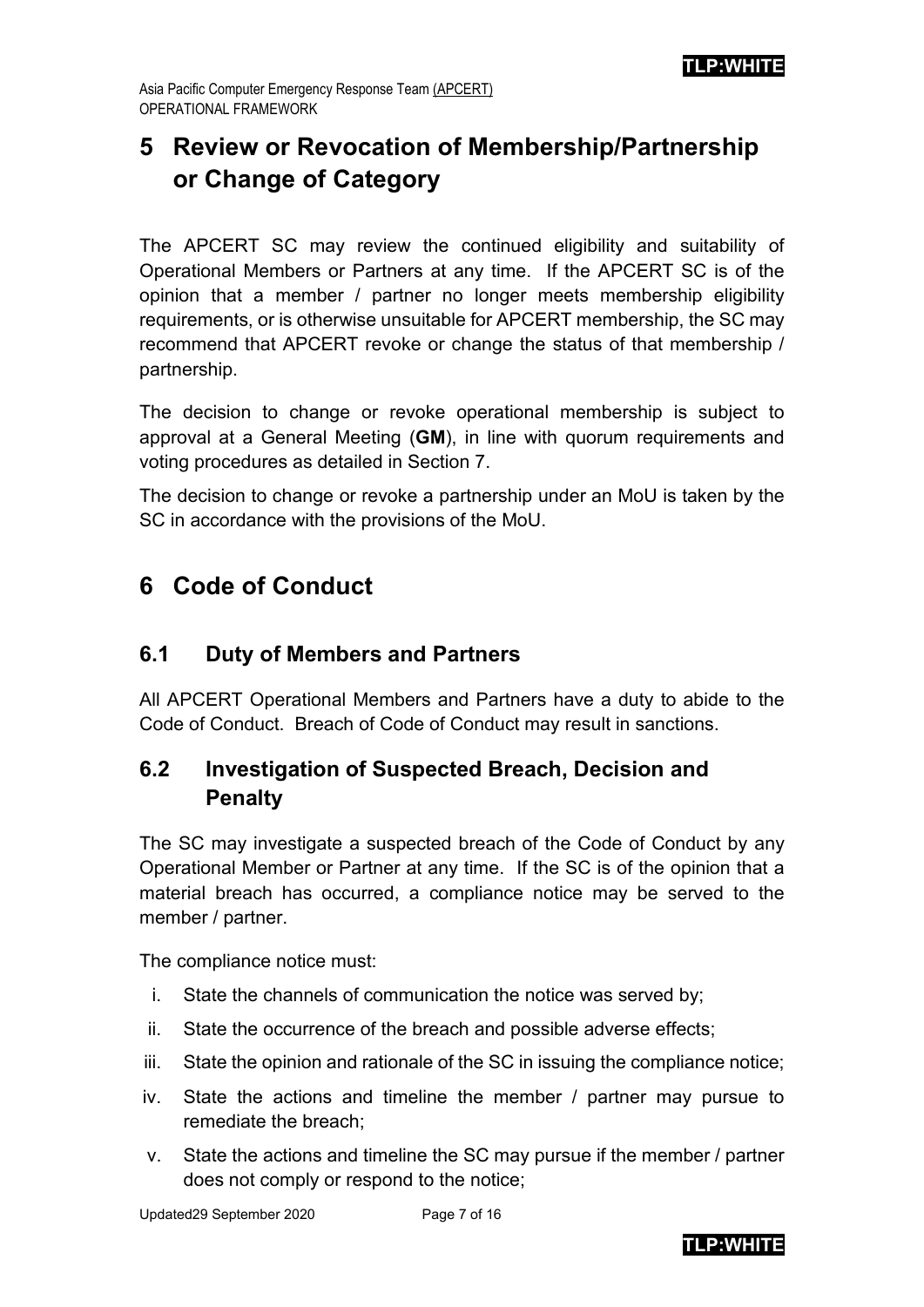- vi. Allow reasonable time for the member / partner to respond to the notice; and
- vii. Include a copy of the appeal mechanism the member / partner may pursue (as per section 6.3).

If the member / partner fails to reply to the compliance notice within the reasonable time or continue to breach the Code of Conduct, the SC may serve a second compliance notice to the member / partner, following the same format as the first notice.

If the member/partner fails to reply to the second compliance notice or continue to breach the Code of Conduct, the SC may lodge to apply sanctions on the member / partner. These sanctions may include revocation of partial or full permission of access to APCERT resources such as the mailing list. The sanction would not include the revocation of membership / partnership or change of membership / partnership category which is governed by section 5.

The SC must inform the member / partner of the intended sanctions in a sanction notice and reserves the right to notify all operational members about the breach.

Sanctions applied take effect not earlier than 30 days after the sanction notice is issued. The SC shall specify the length of sanction period in the sanction notice, or else, a default period of 12 months applies. The maximum sanction period is 12 months from the effective date of the sanction. The renewal of sanctions requires the issuance of another sanction notice by the SC.

### <span id="page-7-0"></span>**6.3 Appeal Mechanism**

An appeal may be made to the SC against the effect of any compliance notice or sanction notice, not later than 30 calendar days after the notice was served.

If an Appeal is called, the SC will set up an Appeal Panel composing of:

- i. One (1) Appeal Panel Chair who is an Operational Member not being part of the SC,
- ii. Four (4) Appeal Panel Members, two (2) from the SC and two (2) from Operational Members not being part of the SC.

The Appeal Panel may revisit the decision of the SC and decide to accept all sanctions, or suspend, in totality or partially any sanctions before they take effect. The decision of the Appeal Panel is final.

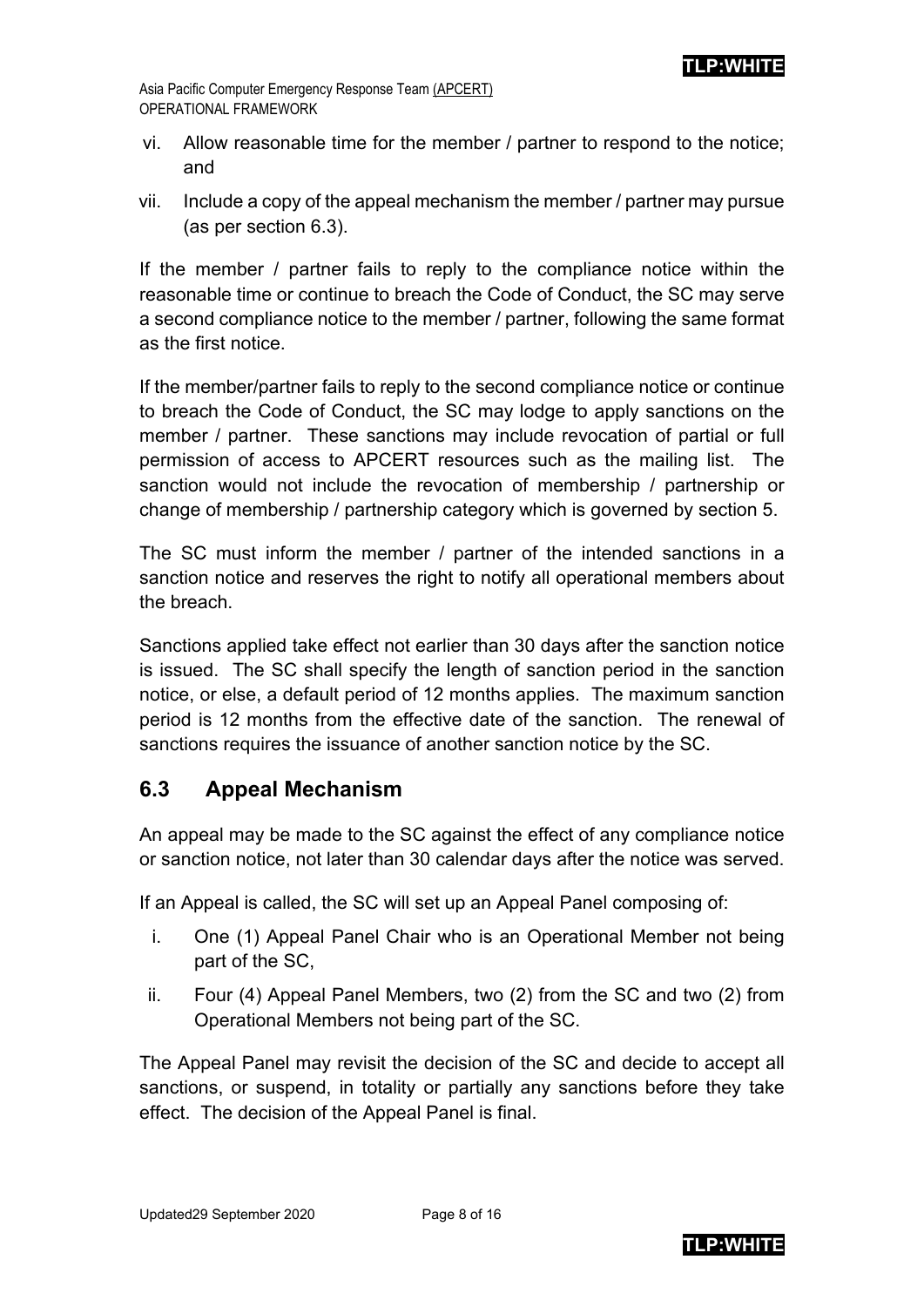## <span id="page-8-0"></span>**7 Organization**

The APCERT comprises:

- i. General Meeting **(GM)** consisting of all APCERT Operational Members. The GM will be convened by the SC and attended by representatives of APCERT Operational Members. The GM will be the principal vehicle for defining and agreeing to the overall directions of APCERT. A GM can only be convened where quorum or reduced quorum requirements have been met.
	- a. Quorum a quorum is defined as equal to or greater than half of APCERT Operational Members with voting rights (at least 1 year of membership).
	- b. Reduced quorum a reduced quorum is defined as at least one quarter, but less than half of Operational Members with voting rights (at least 1 year of membership).
	- c. No quorum a GM cannot proceed if quorum or reduced quorum requirements have not been met.
	- d. GM voting each Operational Member, with at least one (1) year of membership, is entitled to one (1) vote for each motion. At a GM a motion is passed with equal to, or greater than, two thirds of eligible votes. However, decisions made under a reduced quorum shall take effect 28 days after the vote was taken, unless a petition from at least half the total number of APCERT Operational Members is received by the SC seeking to disallow the motion.
	- e. Proxies at a GM:
		- a. Proxies do not count towards a quorum.
		- b. Proxies do count towards voting on motions and are therefore eligible votes.
	- f. Refer Appendix 2 for an example of GM quorum and voting requirements.

At a minimum, the GM will be convened annually, known as the Annual General Meeting (**AGM**).

APCERT Partners under MoUs may be invited to attend the appropriate sessions of the GM.

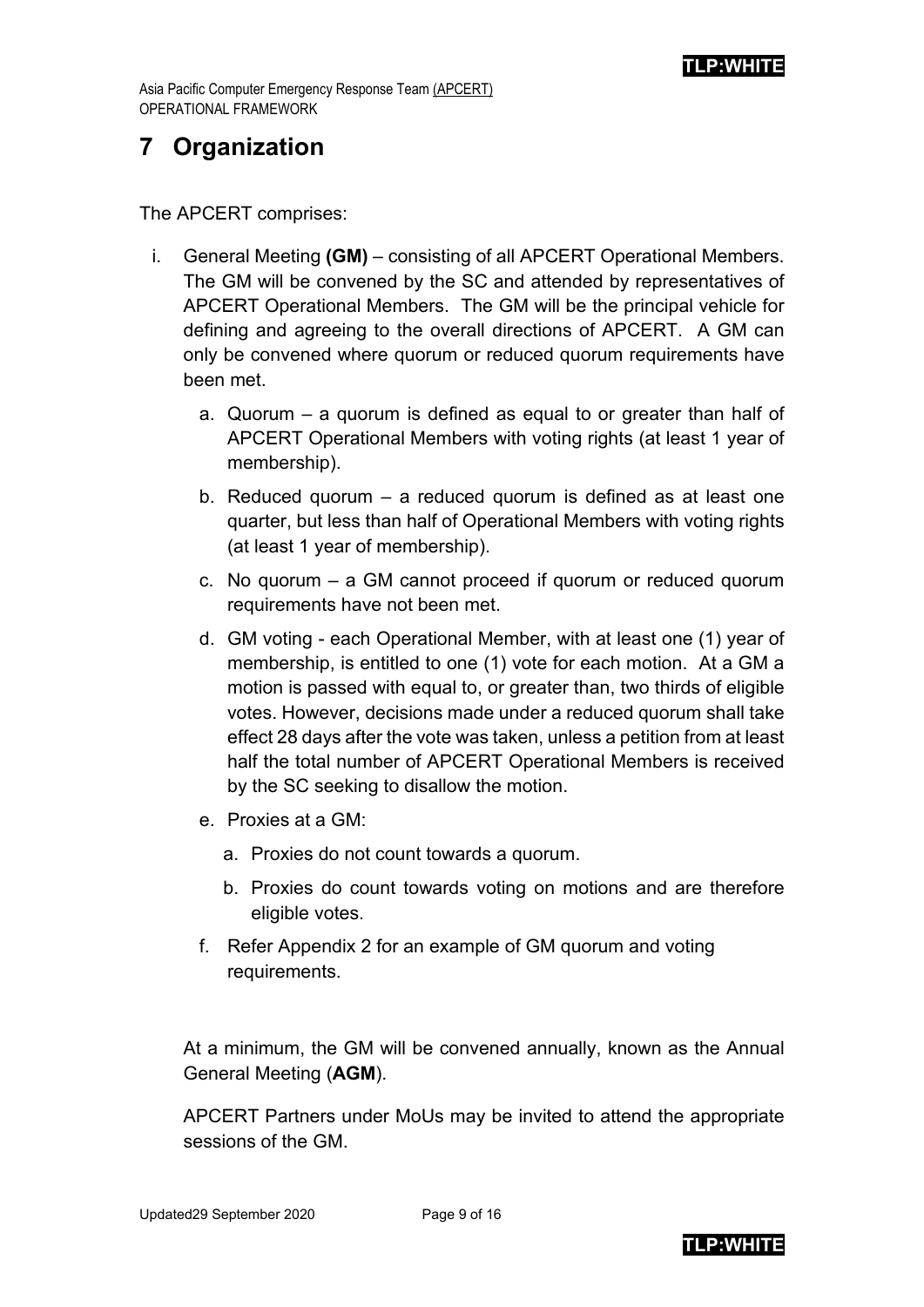The SC (including the Chair and Deputy Chair) and the Secretariat will be elected at the AGM. The AGM will also be used to accept and approve reports from the SC and other APCERT members as required.

ii. **Steering Committee** – consisting of a maximum of seven (7) representatives. Only Operational Members may nominate to the SC. SC Members are appointed for a two year term and are responsible for the overall management of the APCERT. Each half of the SC Members will be elected on alternate years to ensure continuity of the SC membership.

The SC will hold teleconferences at least every two (2) months, or more often if required, and will meet face-to-face at least once a year. The SC meetings will only be convened if 5/7 of the SC members are present. Any proposals discussed will be approved by the SC with a minimum of 4/7 potential votes.

For the rules governing APCERT SC election procedures refer to '*Procedures for Election of APCERT Steering Committee Members, Chair, Deputy Chair and Secretariat*'.

- iii. **Chair** SC member elected by the SC to chair the Committee. The chair will be appointed for a term of one (1) year and will be responsible for the coordination of the SC. A member may only serve as Chair for a maximum of four (4) consecutive terms.
- iv. **Deputy Chair** SC member elected by the SC as Deputy Chair of the Committee. The Deputy Chair will share the responsibilities of the Chair, including deputizing for the Chair and providing assistance as required. The term is for one (1) year. A member may only serve as the Deputy Chair for a maximum of four (4) consecutive terms.
- v. **Secretariat** an Operational Member elected by the SC to provide secretariat support to the Committee. The Secretariat is the first point of contact for the APCERT, and maintains the records of membership information, provides general guidance for potential members, serves as an administrative point for APCERT and maintains the web site and e-mail lists. The Secretariat's tasks shall be approved by the SC. The Secretariat has no authority to make decisions on behalf of APCERT. The Secretariat serves a term of two (2) years.
- vi. **Working Groups** refer to the '*APCERT Working Group Guidance*' and see APCERT website for current list of APCERT Working Groups.

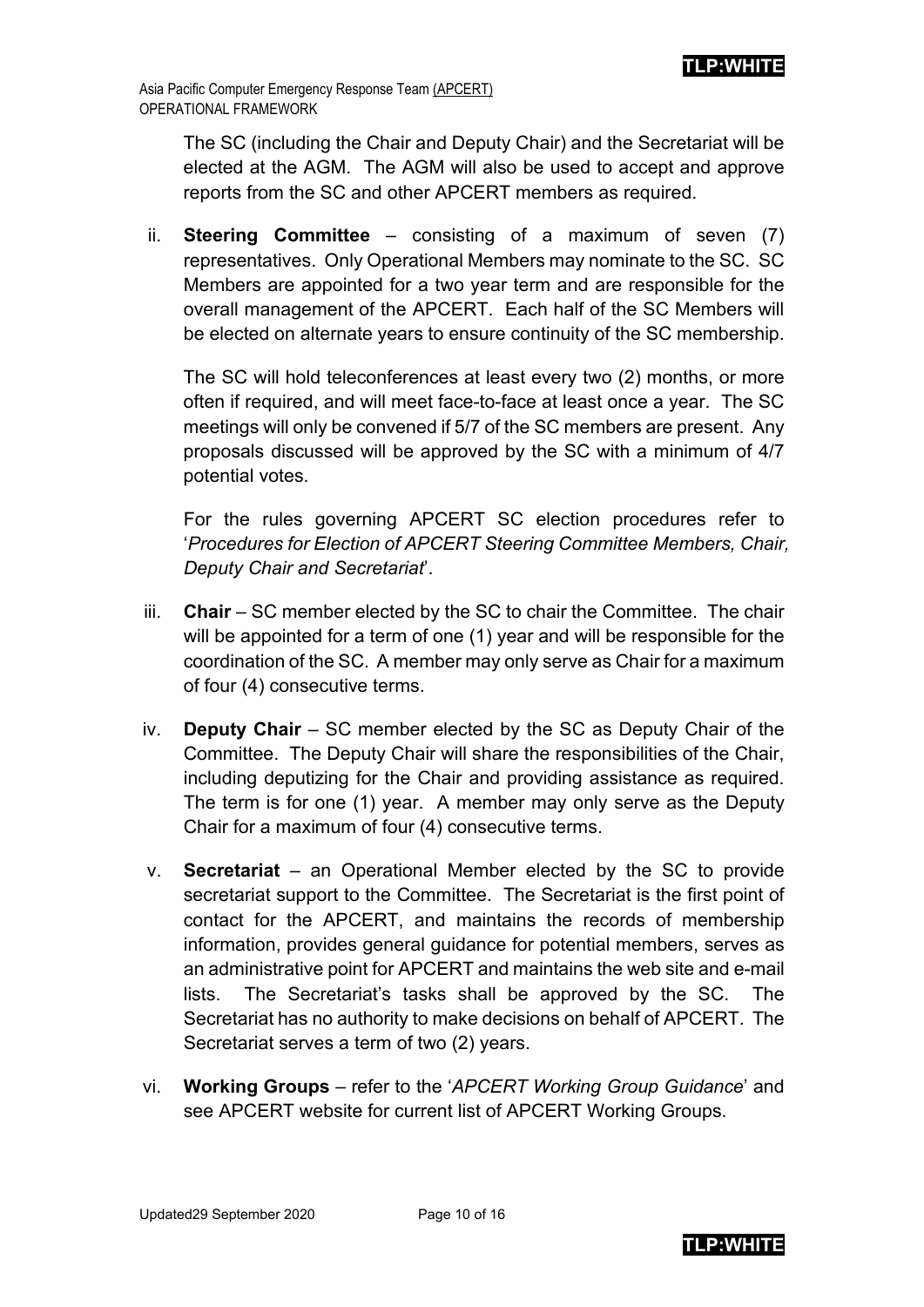## <span id="page-10-0"></span>**8 Point of Contact Arrangements**

The APCERT Point of Contact (**PoC**) arrangements provide a framework for sharing information about serious and time critical cyber threats, vulnerabilities or incidents among APCERT members within the region.

As there are APCERT economies that have more than one (1) Operational Member, each member will provide a detailed description of their constituency. This is to ensure that the correct teams are contacted.

It is the obligation of all members to ensure that their PoC details are kept upto-date. The contact details for each member are listed at the APCERT website. Changes to contact details should be submitted to the Secretariat.

For further information about these procedures see:

- APCERT PoC Arrangements Policy
- Guidelines for APCERT PoC Arrangements
- APCERT PoC Form

## <span id="page-10-1"></span>**9 Partners' Eligibility for APCERT PoC Arrangements**

Liaison Partners are eligible to participate in APCERT PoC arrangements. Strategic Partners may also be considered for inclusion in APCERT PoC arrangements on a case by case basis, subject to SC approval.

Liaison and Strategic Partners engaging with APCERT in the PoC arrangements agree to abide by the APCERT PoC Arrangements Policy and guidelines, including where applicable to Participating External CERTs/CSIRTs.

For further information about these procedures see:

• APCERT Guidelines for CSIRTs Outside AP Region.

# <span id="page-10-2"></span>**10 Mailing Lists**

The APCERT operates a range of mailing lists. To prevent these lists from being used by spammers, members should not publicly disclose the existence of these lists and their contents.

Other email aliases may be established from time to time to manage specific short-term projects or issues.

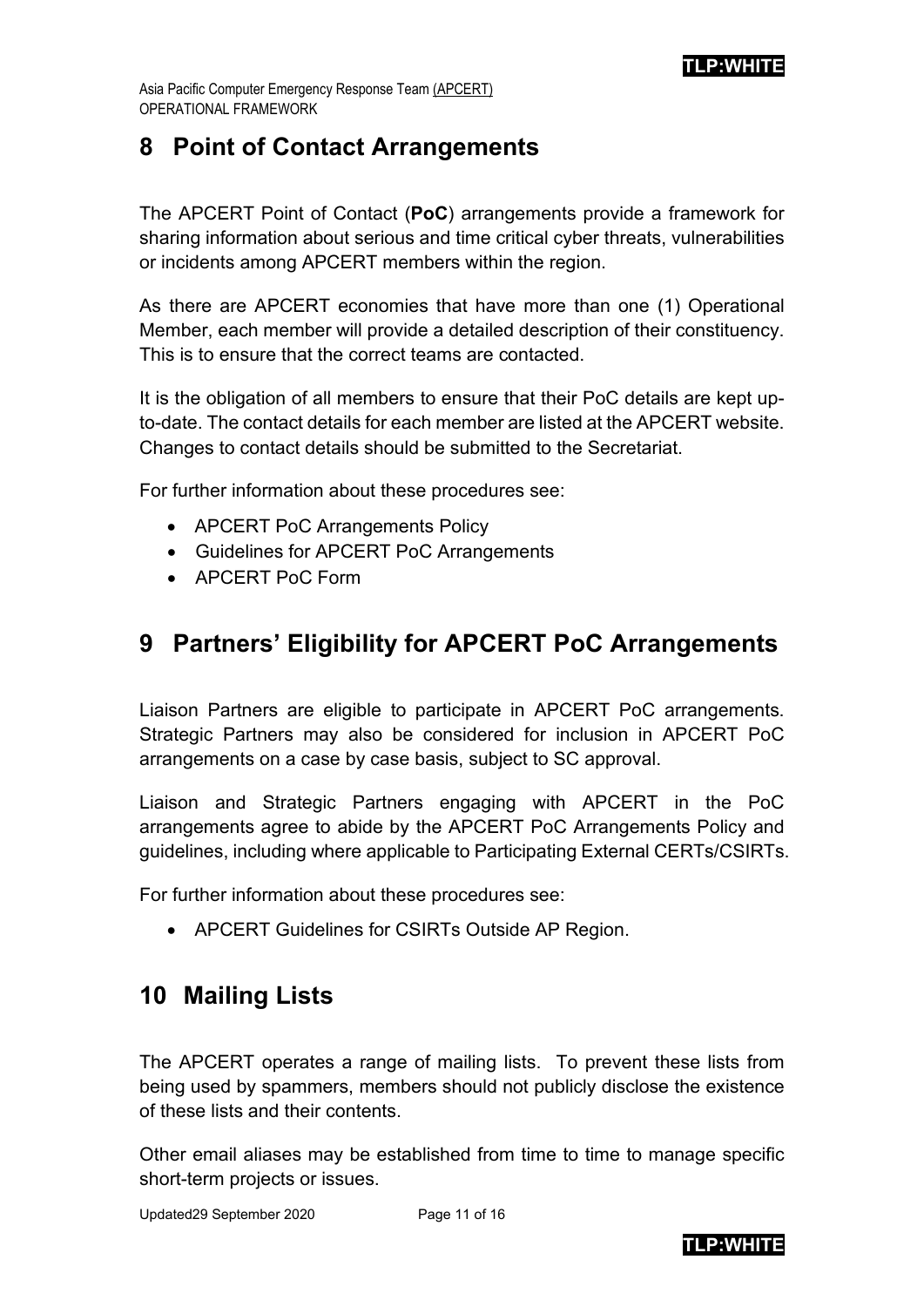Asia Pacific Computer Emergency Response Team (APCERT) OPERATIONAL FRAMEWORK

Members are encouraged to use the generic contact email address of other members when communicating directly with them.

For further information about these procedures see APCERT Mailing List **Procedures** 

# <span id="page-11-0"></span>**11 Activities and Focus Areas**

In accordance with the APCERT's stated goals and objectives, the APCERT and its elected representatives will undertake activities in the following broad areas.

### <span id="page-11-1"></span>**11.1 Process and Structure**

The SC will establish operating and management parameters, including<sup>[2](#page-11-4)</sup>:

- i. APCERT member policies and procedures;
- ii. means of secure communications for the APCERT members;
- iii. policies, procedures and guidelines that allow information to be shared to the fullest possible extent among APCERT members;
- iv. guidelines for receiving and handling reports of computer attacks from within and external to the region; and
- v. a web site to publish relevant information and documents.

### <span id="page-11-2"></span>**11.2 Outreach and Assistance**

Develop initiatives to assist other CSIRTs and CERTs in the region that do not have ready access to the necessary technical skills, knowledge and experience to conduct efficient and effective cyber security and incident response.

### <span id="page-11-3"></span>**11.3 Information Sharing**

The APCERT will put in place mechanisms for information sharing among its members, including:

- i. an Early Warning System to facilitate fast and efficient information sharing among APCERT members;
- ii. a mechanism to share information on cyber threats within the Asia Pacific region; and



<span id="page-11-4"></span> $2$  This list is not exhaustive and the items are not in any particular order of importance. The Steering Committee is to deliberate on the actual work to be done and their prioritization.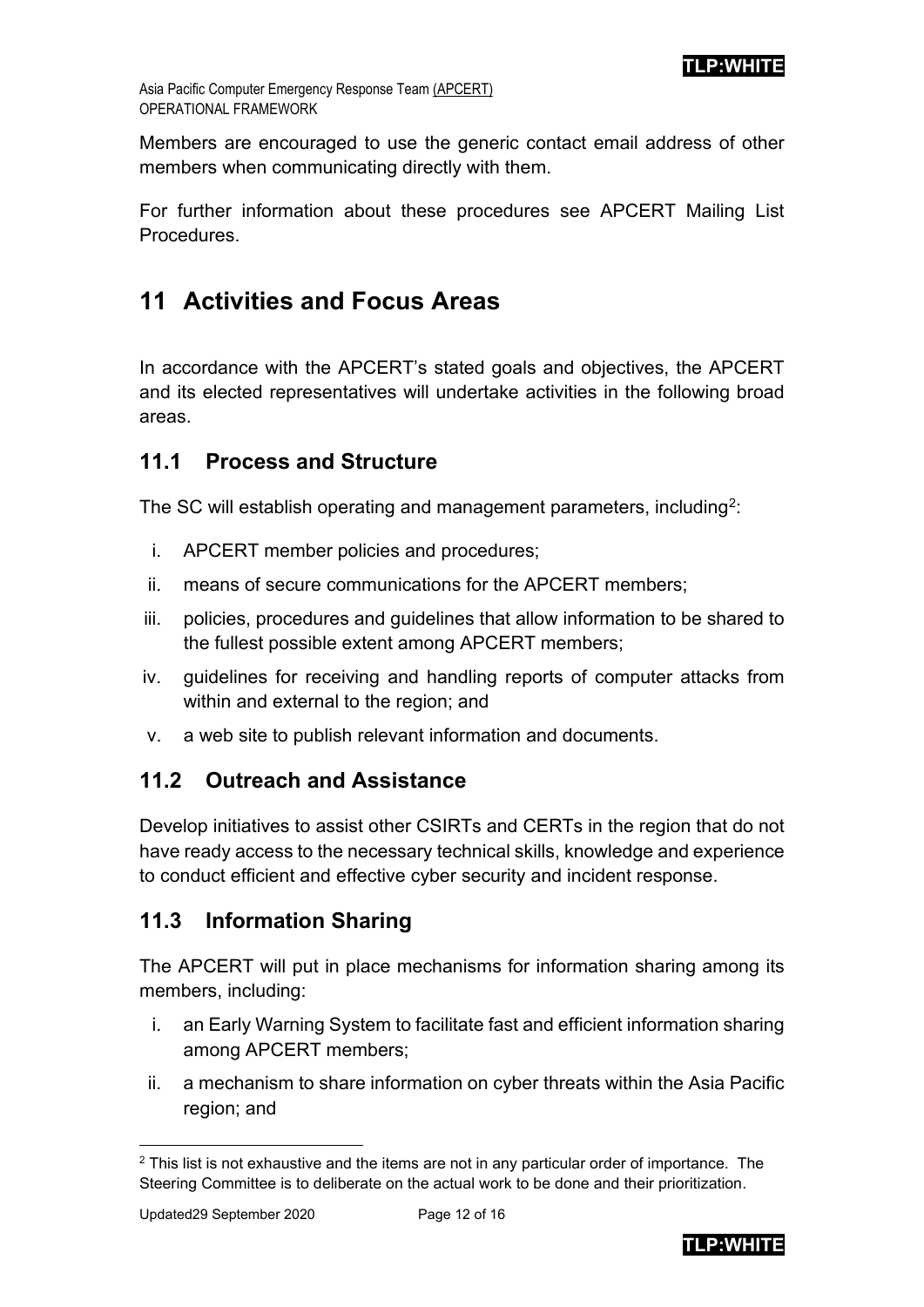iii. cyber security and incident response workshops and seminars.

### <span id="page-12-0"></span>**11.4 Research and Development**

Conduct joint research and development on subjects of interest to the APCERT members and to produce situation reports on cyber security and incident response issues across the Asia Pacific economic community.

### <span id="page-12-1"></span>**11.5 Annual Conference**

Organize an annual conference to raise awareness on cyber security, incident response, and sharing of information.

The annual conference will be hosted by a volunteered Operational Member in September–November each year. The APCERT Secretariat will seek nominations approximately 12 months prior to the next conference. Operational Members may also express their interest in hosting a conference directly to the Secretariat. The SC will approve the conference host. Where multiple nominations are received to host the conference, the SC will conduct a majority vote. In the event of a tie, the SC Chair will cast the deciding vote.

### <span id="page-12-2"></span>**11.6 Drill Exercise**

The APCERT will, at least annually, conduct a drill for its members. The SC will announce the timing of a new drill via the apcert-teams list.

It is desirable for all members to participate in these drills. However, Operational Members are required to participate unless written notification of non-participation has been given and accepted by the SC before the drill event.

# <span id="page-12-3"></span>**12 Process for Changing APCERT Policies and Procedures**

APCERT members may propose additions or changes to APCERT policies and procedures as they appear in this document. The proposed changes must be submitted in writing to the SC with details of the existing policy or procedure (if applicable), and reason for the proposed change or addition. The SC will consider the proposal and will either accept, reject or amend the proposal and consult with other Operational Members as required.

Any proposals to amend, alter or otherwise change the Operational Framework will be subject to approval at a GM in line with the quorum and voting procedures outlined in Section 7; or if votes are to be cast by email, by more

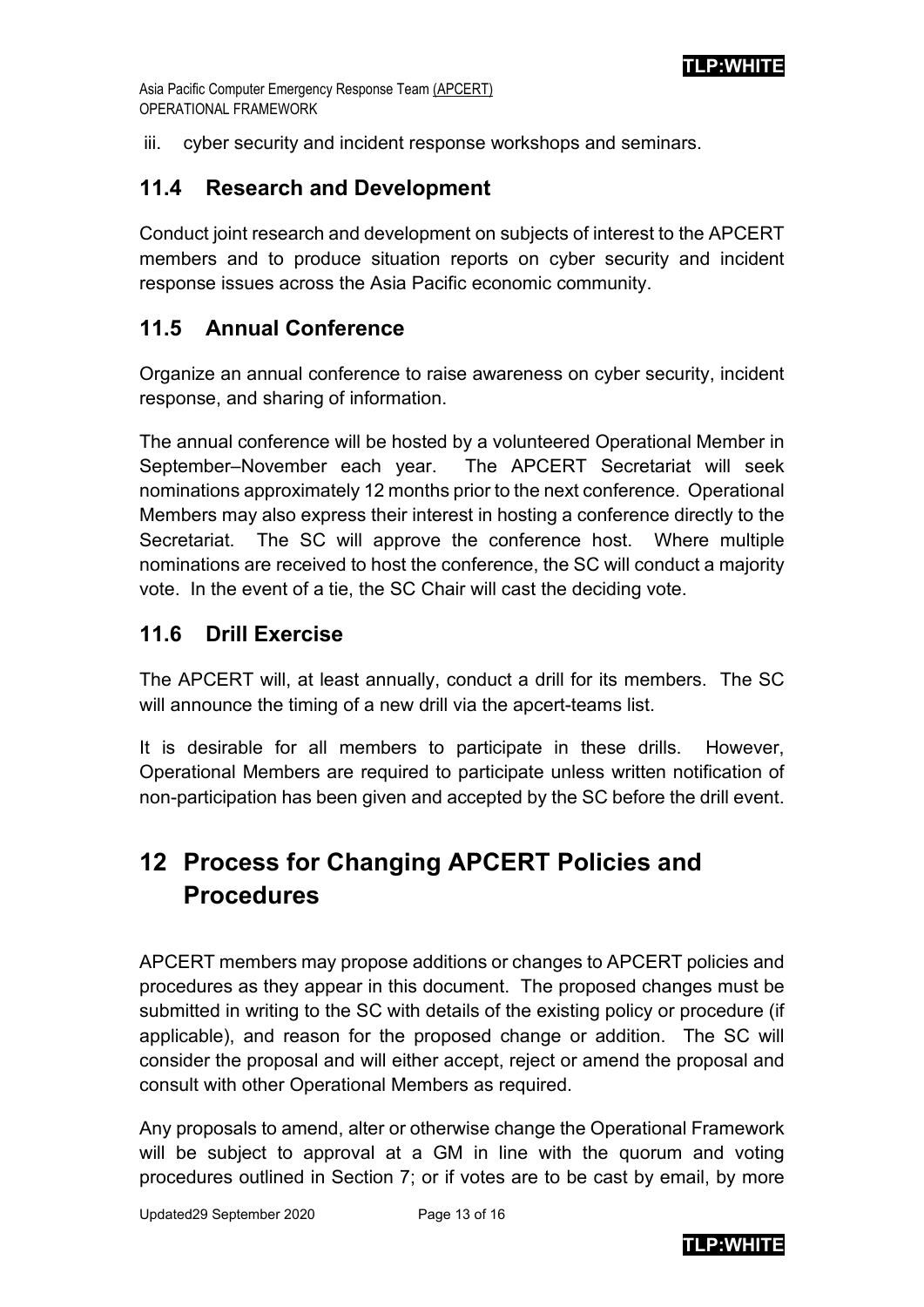than half of the total number of APCERT Operational Members with voting rights. If approved the proposed changes become part of the Operational Framework.

## <span id="page-13-0"></span>**13 SC Minutes and Reporting to APCERT Members**

The APCERT SC will, at a minimum, keep a record of the APCERT SC decisions in the form of Minutes of Meeting (**MoM**).

The SC MoM will be available to Operational Members only.

Each year the Chair will submit a report to the AGM Closed Session on the activities of the SC for the previous 12 months.

Each year, the APCERT shall prepare an Annual Report. This report will include individual member reports prepared and submitted by APCERT members and the Chair's report. The Annual Report will be available to the public.

### <span id="page-13-1"></span>**14 Summary of the APCERT Operational Framework**

The APCERT Operational Framework constitutes the main source of information on how the APCERT operates and its mission and general activities. A number of other documents exist and should be read in conjunction with the Operational Framework. The diagram in Appendix 1 outlines the supplementary information.

This document will be updated as required when new APCERT policies and procedures are included or modified.

This document was based on the original Proposal for Establishing an Asia Pacific Computer Emergency Response Team (APCERT) which formed the basis of the first APCERT charter and terms of reference but has since been updated to reflect changes and additions to the original terms of reference.

This document, with the exception of the section on APCERT email aliases can be made available on the APCERT web site. [www.apcert.org.](http://www.apcert.org/)

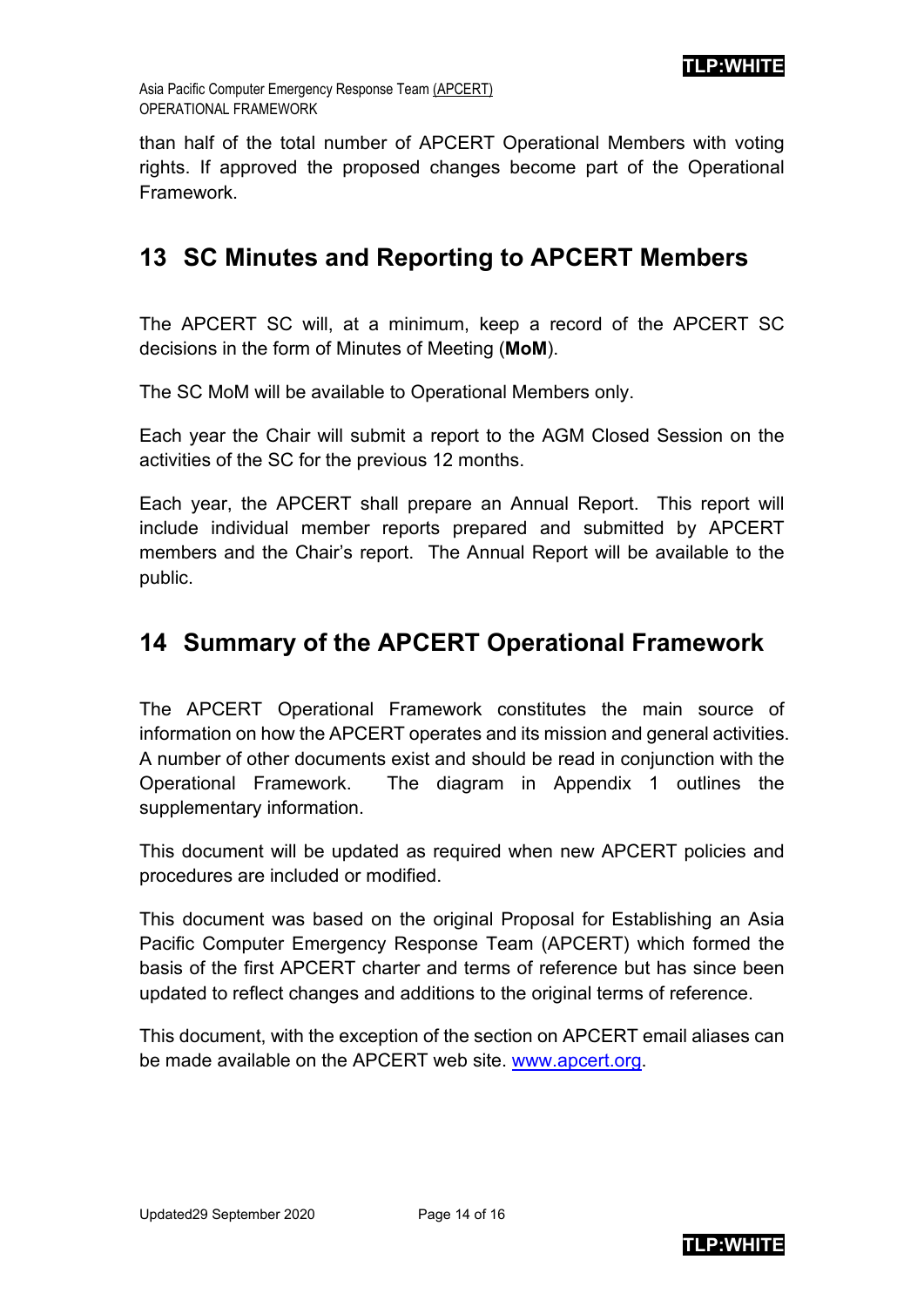#### **Appendix 1: Operational Framework, Policies and Procedures**